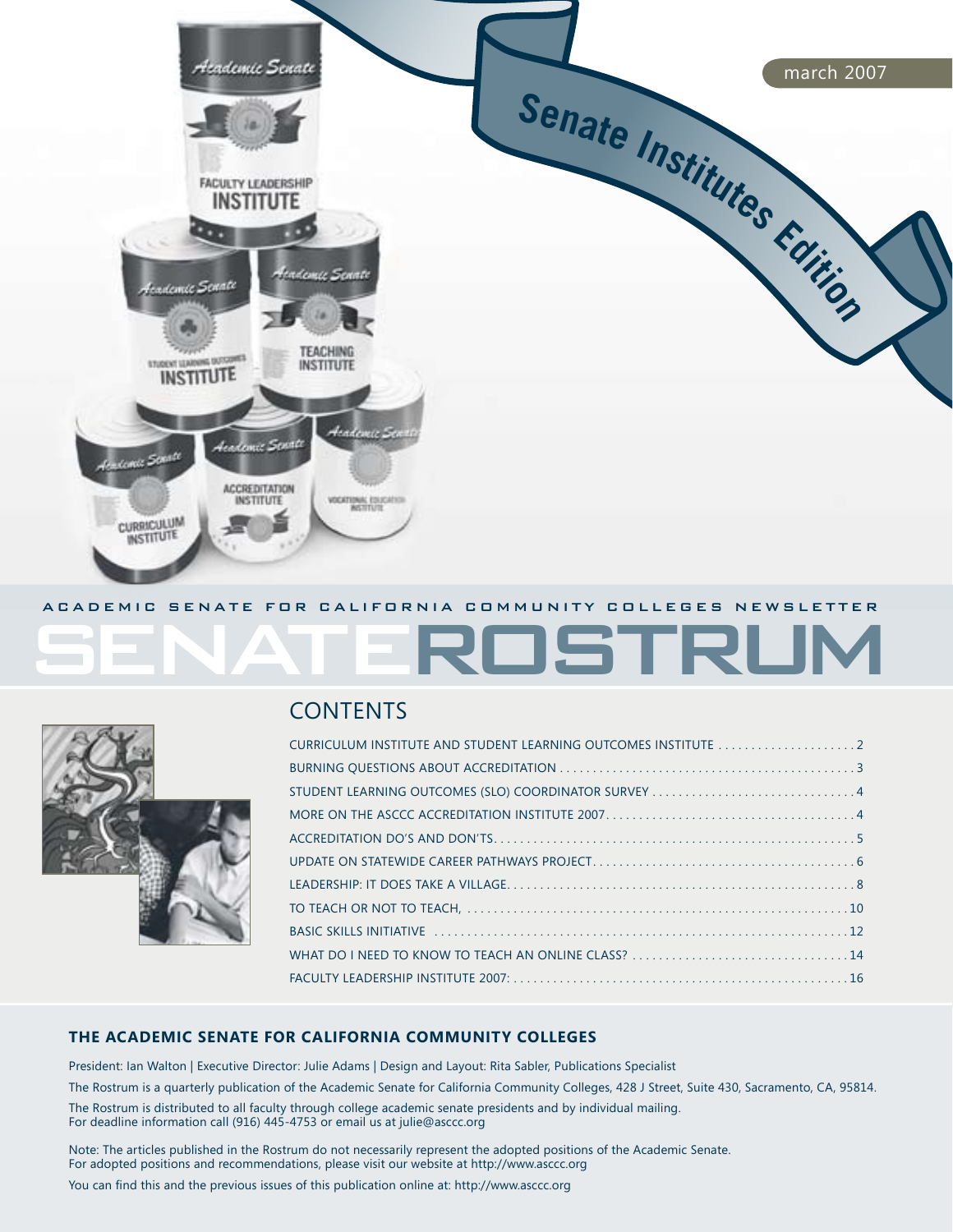## **Curriculum Institute and Student Learning Outcomes Institute**

*by Mark Wade Lieu, Curriculum Committee*

he Curriculum Institute will be held July<br>12-14, 2007, at Loews Coronado Bay Resort<br>in San Diego. Registration for the event is<br>already open, and rooms at the institute hote<br>are filling quickly. The theme of this year's<br>Cu he Curriculum Institute will be held July 12-14, 2007, at Loews Coronado Bay Resort in San Diego. Registration for the event is already open, and rooms at the institute hotel are filling quickly. The theme of this year's Better Instruction" and reflects the strong emphasis in this year's program on hands-on experience with working with the curricular challenges that confront curriculum committee chairs, curriculum committee staff, CIOs, and faculty in general.

### Participants will be able to get their hands dirty in mock curriculum committee meetings.

There will be one mock session for the new curriculum committee participant that covers a lot of the basic issues; the advanced session will challenge experienced curriculum committee participants with issues such as compressed calendars, language of instruction, and effective student-teacher contact.

Those interested in Curriculum Management Systems will have a chance to try them out in the @ONE mobile computer lab under the direction of representatives from Curricunet and WebCMS. There will also be a Curricunet users forum where colleges already using Curricunet can network.

Several of the key sessions of the Institute will focus on Title 5 Regulation changes in the area of curriculum as well as the major changes to come in the next edition of the *Program and Course Approval Handbook.* Stephanie Low, System Office Academic Planning Specialist and one of our general session

speakers, will be on hand throughout the conference to answer questions and learn about your concerns. Members of the System Advisory Committee on Curriculum will provide trainings on tutoring and supplemental instruction, funding of noncredit, and standalone course approval. Other sessions will deal with distance education, accessibility, articulation, prerequisites, and the Basic Skills Initiative.

**Communication** 

The Curriculum Institute will be preceded by a oneday Student Learning Outcomes Institute, which focuses on the needs of SLO coordinators. The SLO Institute will begin early on July 11, 2007, and run all day. There will be two tracks, one for new coordinators and one for the experienced. Newbies will learn assessment basics, deal with program outcomes, and begin work with core competencies and institutional outcomes.

The experienced will wrestle with the topics of documenting evidence, developing useful dialog for the creation of SLOs, and advanced work with core competencies and institutional outcomes.

Some of the information from the SLO Institute will also be shared in a much-abbreviated session at the Curriculum Institute.

Information and registration forms are available on the Academic Senate website at *http://www.asccc.org*. <sup>g</sup>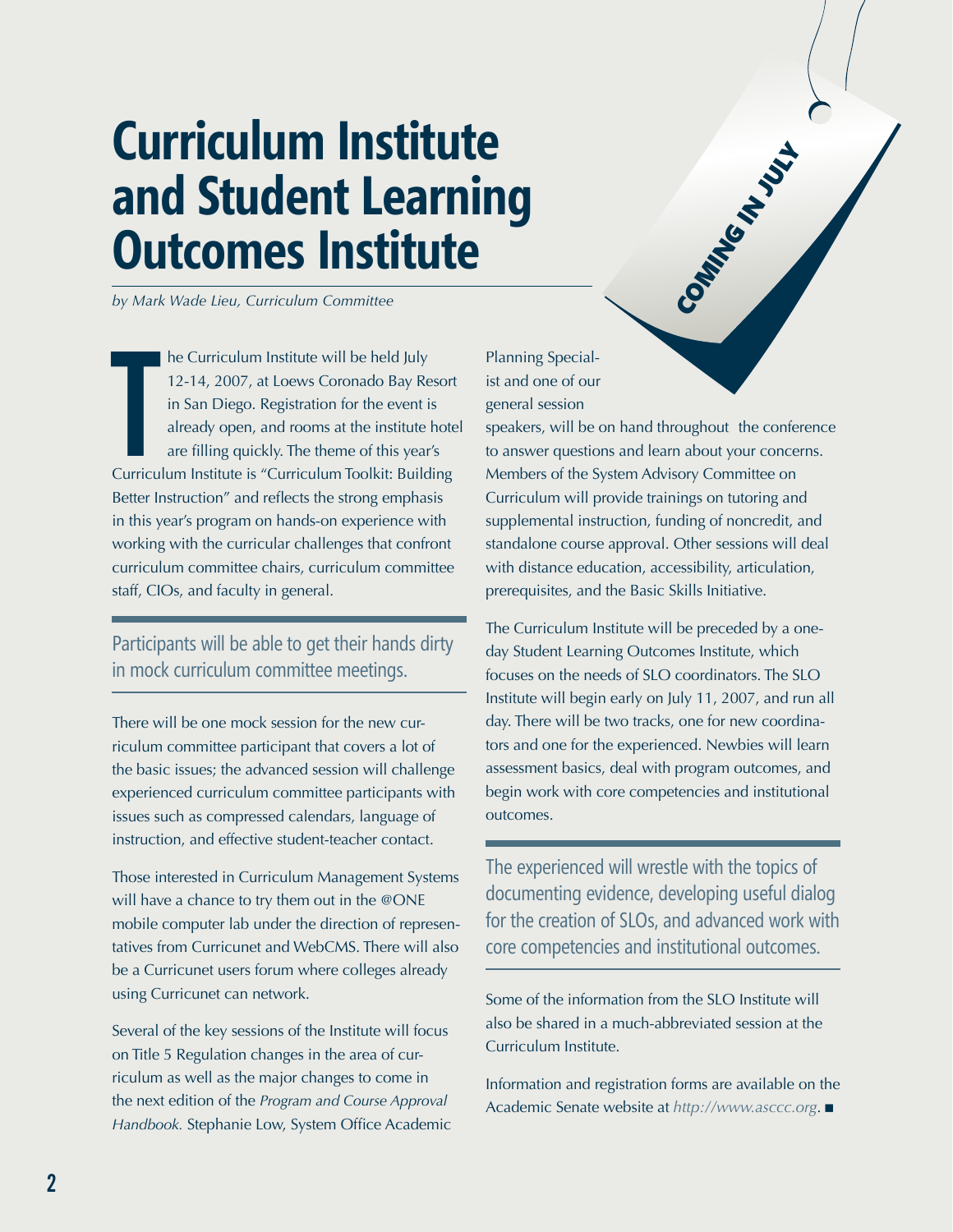## **Burning Questions about Accreditation**

*by Janet Fulks, Executive Committee* 

### **What is happening with your campus and Accreditation?**

hen does your campus have their nex-<br>accreditation site visit? This may not<br>be the every-six-year visit traditionally<br>associated with accreditation under the<br>previous standards. In addition to the<br>usual progress and midter hen does your campus have their next accreditation site visit? This may not be the every-six-year visit traditionally associated with accreditation under the previous standards. In addition to the Senate's inaugural Accreditation Institute, held in San Francisco last January, revealed that a growing number of colleges are busily planning for progress visits. Just as in the past, all of us are expected to use self studies and accreditation recommendations to improve our schools. However, with Student Learning Outcomes (SLO) assessment and the need to create an on-going reflective, improvement cycle in the new standards, colleges are realizing that accreditation never ends.

### **What authority and responsibility do local senates have in the accreditation process?**

The Accreditation Institute presented several workshops that discussed how the accreditation process must have substantial faculty involvement and also brainstormed methods to help local senates to make this happen. Local faculty authority in academic and professional matters is founded in the legislative intent language of Assembly Bill 1725, in Education Code and Title 5. Consider the typical tenure of administrators in your institution. Faculty, often with more longevity in an institution, know its history and its students, understand the campus potential for improvement, and have a vested interest in the outcome and changes a self study can promote. Yet they often fail to participate in the rigorous self-study process.

### **Are the new accreditation standards really any different than what we have done before?**

The three strands of workshops presented during the Accreditation Institute explored the impact of the new standards. Across the United States, the standards for all regional accreditation agencies focus more specifically upon student learning than the previous ones. The centrality of learning to our mission is front and center in all regional accrediting bodies' standards of institutional quality assurance. Institutions are expected to define learning outcomes and show evidence that they are actively involved in assessing those learning outcomes. This emphasis makes faculty involvement and expertise essential. Local senates play a crucial role in helping this new thread develop, as well as serving as one of the important sources of campus dialogue, another new crucial element in the 2002 standards.

### **What is the Academic Senate doing to help equip faculty for the accreditation process?**

Two years ago, the Academic Senate created the Accreditation Ad Hoc Committee both to assist Compton College and to provide more general assistance with accreditation issues. In an effort to inform and enable greater faculty involvement in the accreditation process, the committee founded and hosted the Academic Senate's first Accreditation Institute in San Francisco this January, established a listserv and is developing a training process for Student Learning Outcomes coordinators.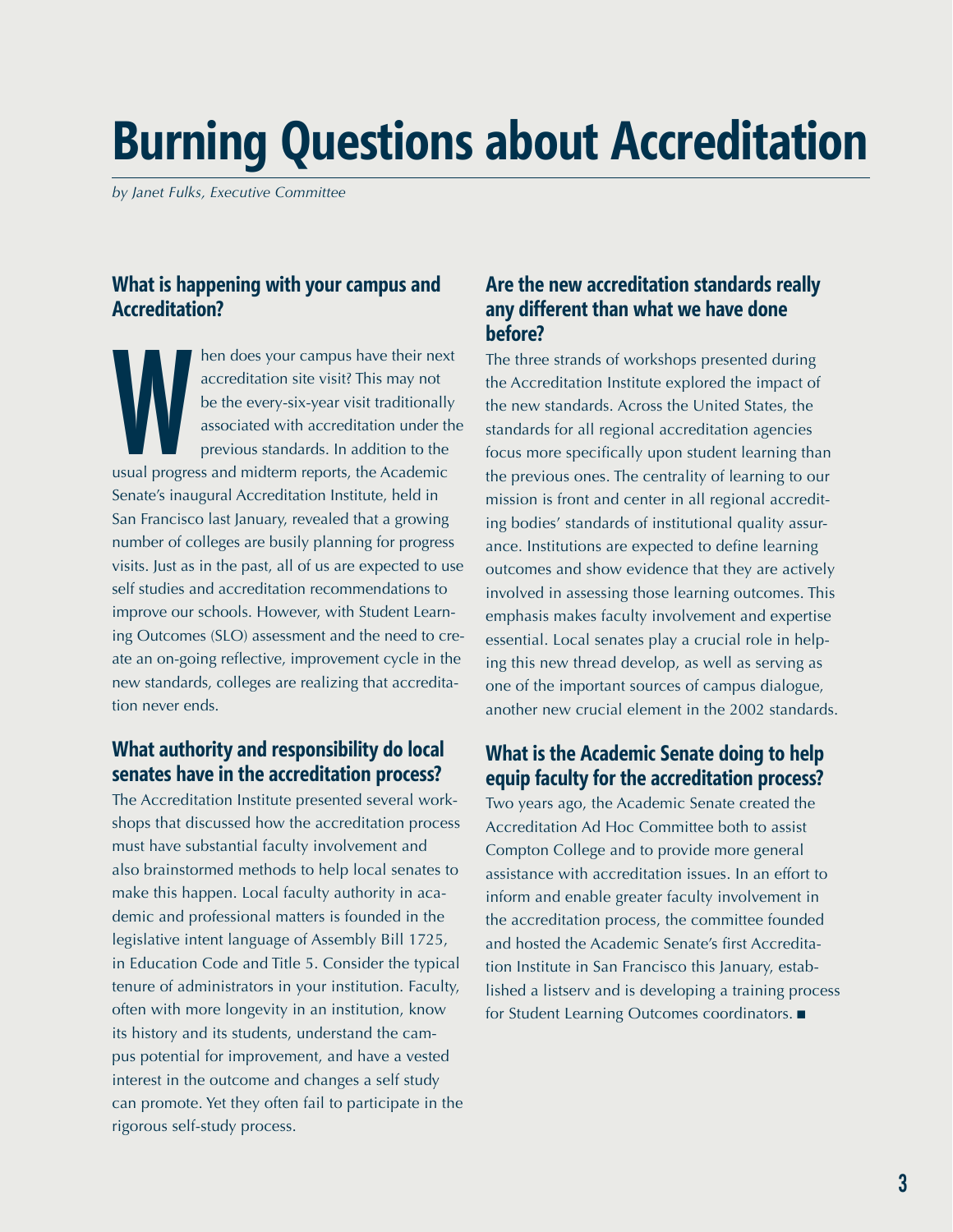## **Student Learning Outcomes (SLO) Coordinator Survey**

The SLO Coordinator survey provided information concerning California community college student learning outcomes status around the state. One finding of particular concern related to the appointment of SLO coordinators, a position intimately entwined with faculty responsibility concerning curriculum, pedagogy and assessment. A significant nu ber of the 63 SLO coordinator respondents were appointed only by Administrators (18 of the 63). Fourteen could not identify their appointment or felt the appointment was unique or individualized. Some SLO coordinators were volunteers or evolved into the position by default (11 of the 63). Only ten were appointed by local senates alone, while others absorbed the job as part of another task force or committee appointment (8 of 63). Sadly, only two were the product of a cooperative appointment by the senate and the administration. Imagine if this confusion existed when defining and appointing a Curriculum Chair?

There were many SLO coordinators who reported there was no process or job description for their position. Most were anxious to meet others in their position and to get training. The Academic Senate is acutely aware of these needs and has planned a series of training opportunities and papers addressing the needs of SLO coordinators. These activities begin with SLO Coordinators Regional Meetings in Northern California, March 30 10:00-2:30 at Mission College in Santa Clara; and in Southern California, April 13 10:00-2:30 at Chaffey College in Rancho Cucamonga. The next activity is an SLO Institute that will take place the day prior to the Curriculum Institute (Wednesday July 11) in San Diego. Many other events, such as the Center for Student Success Strengthening Student Success conference in October and another Academic Senate Accreditation Institute, are planned to support and train SLO coordinators and senates on these new issues.

The Academic Senate believes that faculty involvement in SLOs and Accreditation is essential. These are powerful tools for shaping our institutions, our instruction, and our students' success.

## **More on the ASCCC Accreditation Institute 2007**

The Academic Senate presented the first ever Accreditation Institute in January 2007. This institute marked a new opportunity for dialogue between Accrediting Commission for Community and Junior Colleges (ACCJC) representatives, college/district administrators, and faculty about the new standards. In addition, it provided training in Student Learning Outcome (SLO) assessment and stimulating dialogue about the important role faculty and local senates play in accreditation processes. This year's program included three strands.

**The Pragmatics Strand** was designed to help institutions meet some of the major changes implemented by the 2002 ACCJC standards including student learning outcomes, program review, and outcomes and assessment practices that affect the institution as a whole (course and program; student services, library, and supplemental instruction). **The Effective Practices Strand** dealt with the particulars of the four new standards, elaborating on each, linking them to equity and diversity planning, and developing a best and worst list of self study practices. **The Political Realities Strand** examined the accreditation movement with regards to local and global implications and explored accountability and political issues infused into the accreditation process.

Several helpful resources were identified for the conference:

- This California Community College Chief Business Officer website *http://www.leftcoastsoftware.com/AccredData.html#SelfStudy* will provide you with links to individual college self-study reports (check the dates—they are not all recent), survey questions, and accreditation recommendations associated with those reports.  $\bullet$
- A list of Do's and Don'ts were collected from a variety of attendees; they highlight helpful practices and the potholes to avoid.
- A Student Learning Outcomes coordinator's survey was distributed and plans for regional meetings and the first Student Learning Outcomes Institute were hatched.
- "Regional Accreditation and Student Learning: A Guide for Institutions and Evaluators," a publication by the regional accrediting bodies, was made available to Institute attendees and is available through ACCJC.  $\bullet$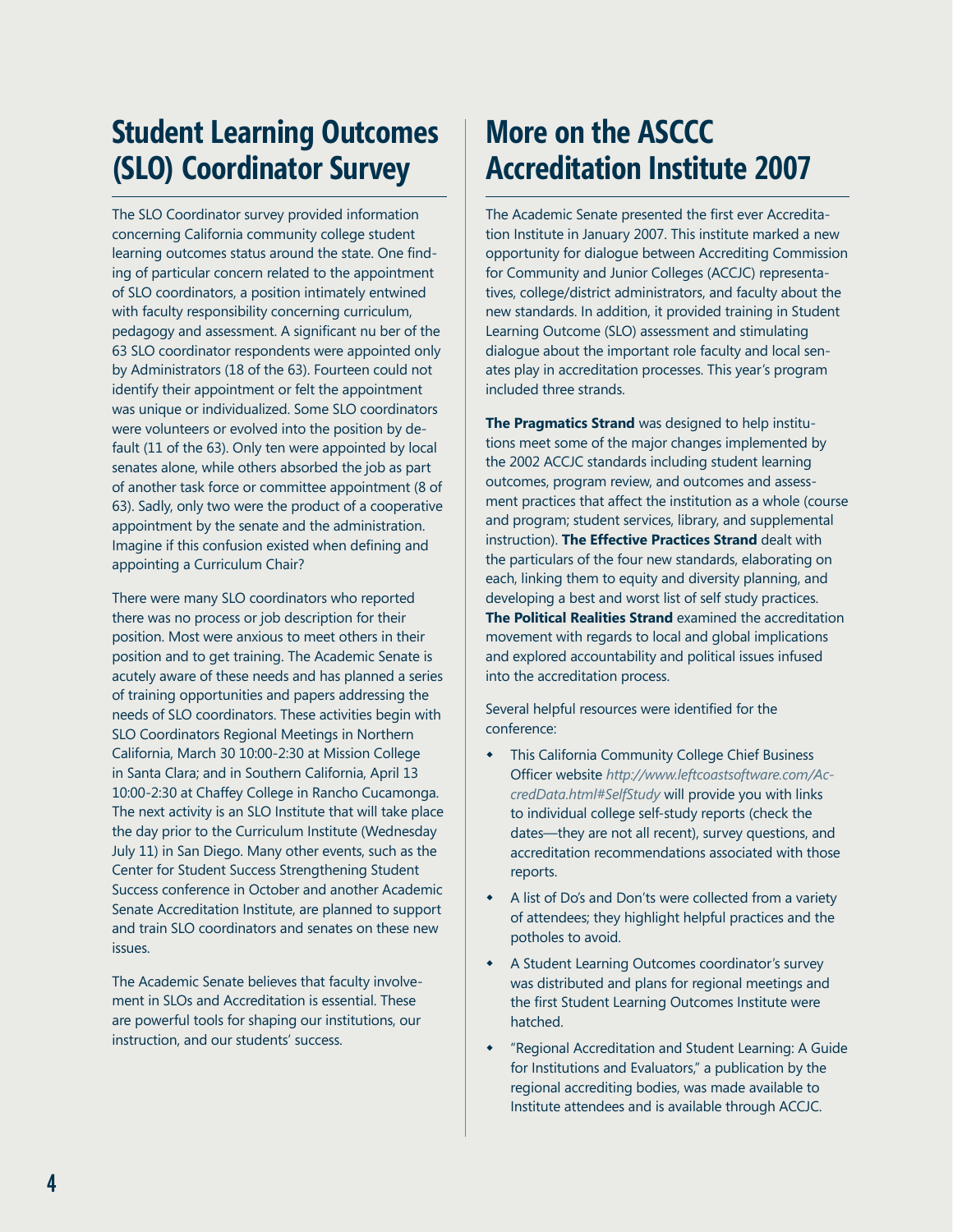## **Accreditation Do's And Don'ts**



- START early enough to guarantee a well-researched, evidence-based document  $\Box$
- BEGIN with the last focused mid-term report  $\Box$
- REVIEW prior institutional goals  $\Box$
- SET a reasonable timeline  $\Box$
- READ other institutional studies  $\blacksquare$
- CONVERSE widely  $\Box$
- GATHER statements from a variety of sources  $\Box$
- BE INCLUSIVE—Include all departments & divisions in the process  $\Box$
- WORK hard to have representatives from all constituencies—classified, students, faculty, administration, community—on each sub-standard
- USE existing governance committees to write reports—they are invested and can implement the planning agenda  $\Box$
- PAY attention to interpersonal relationships and try to avoid personality-based problems  $\Box$
- Include a broad group of individuals on the steering committee and assure they all attend  $\Box$
- KEEP copious notes that are sensitive to "what if" scenarios and creative digressions  $\Box$
- SEEK evidence  $\Box$
- USE the System Office website for data  $\Box$
- BE constructive  $\Box$
- DELEGATE and distribute profusely  $\Box$
- Construct steps to solutions, search other's solutions, and make doable solutions for your campus  $\Box$
- PRIORITIZE solutions with the widest impact  $\Box$
- Ask questions about data  $\Box$
- Be honest  $\Box$
- Make assessments based on credible evidence  $\blacksquare$
- GET support for incentives  $\Box$
- Have fun along the way  $\Box$
- Evaluate ALL student services  $\Box$
- KEEP copies of reports in the library i.e. involve the library in campus history  $\Box$
- CREATE a format and logic for the report  $\Box$
- CREATE a succinctly written self study  $\Box$
- CREATE clear intent  $\Box$



- **Don't** wait until the accreditation visit is 12-18 months out. This is systematic stuff and the team can identify last minute efforts  $\Delta$
- **Don't** waste time by not planning  $\overline{a}$
- **Don't** create plans you can not implement or sustain 0
- **Don't** create all new committees  $\overline{a}$
- **Don't** rely on one or two self-study creators 0
- **Don't** forget themes and dialogue  $\overline{a}$
- **Don't** belabor the obvious  $\overline{a}$
- **Don't** include negative or positive information to the exclusion of the other 0
- **Don't** "give in" to pressure to make changes that do not represent the truths  $\overline{a}$
- **Don't** have a single standard dominated by one constituent group  $\overline{a}$
- **Don't** blather, brag, rant, whine or dig up controversial slime 0
- **Don't** write what someone else tells you for the sake of conformity  $\overline{a}$
- **Don't** exclude vital information because you believe it will embarrass someone  $\overline{a}$
- **Don't** seek to address personalized wrongs 0
- **Don't** obscurely obfuscate  $\overline{a}$
- **Don't** be the ONE who does everything  $\overline{a}$
- **Don't** try to address EVERYTHING 0
- **Don't** let administrators substantively change the work of the standards committees  $\overline{a}$
- **Don't** conjecture 0
- **Don't** include too much or too little  $\overline{a}$
- **Don't** ignore physical facilities  $\overline{a}$
- **Don't** forget about balance 0
- **Don't** wait till the last minute to organize evidence  $\overline{a}$
- **Don't** bluff about things you have no evidence for  $\overline{a}$
- **Don't** assume someone else will do the work 0
- **Don't** abdicate this opportunity for self evaluation and change  $\overline{a}$
- **Don't** underestimate the time this takes 0
- **Don't** discount any individual's input  $\overline{a}$
- **Don't** hope it will go away  $\overline{a}$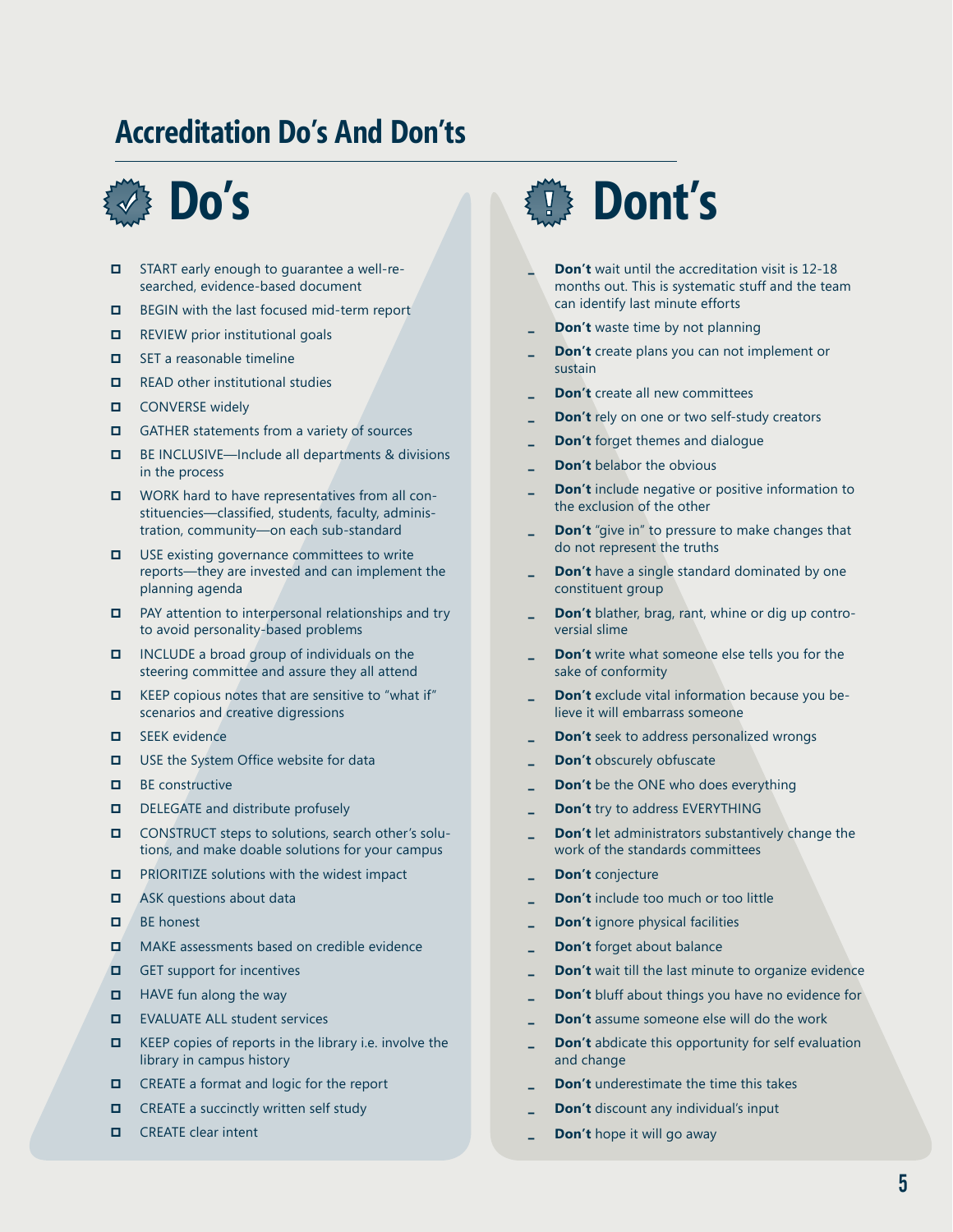## **Update on Statewide Career Pathways Project**

*by Jane Patton and Sid Burks, Members of the Statewide Career Pathways Steering Committee*

uring the recent Vocational Leadership Institute, attendees heard about a new project.

D **Statewide Career Pathways: Creating School to College Articulation** is a new, faculty-driven project under the leadership of the Academic Senate for California Community Colleges and a Steering Committee that includes secondary and community college teachers, administrators, articulation officers and tech prep representatives from across the state. **The primary goal is to increase the number, efficiency and transportability of articulation agreements between schools, Regional Occupational Centers and Programs (ROCP) and colleges, for the benefit of our students and our Career Technical Education (CTE) programs.** The underlying principle is that when successful school to college articulation is in place, everyone benefits.

The project is funded for two years at \$4 million and it appears that there will be ongoing funding. Faculty discipline work groups from community colleges, high schools and ROCPs are developing articulation templates (or blueprints) for the CTE courses most commonly offered both at the secondary and college levels. The templates provide suggestions to facilitate and streamline the development of local agreements. Regional faculty from community colleges, high schools and ROCPs will be given opportunities to meet and develop or refresh existing articulation agreements. This project will create processes for ongoing review and renewal of articulation. Approved agreements will be added to a statewide database, making them available to educators, school/college staff, students and their parents.

The project's outreach efforts to students, parents, counselors, teachers and administrators will result in more students taking advantage of articulation opportunities.

The disciplines that have met so far are:

- Arts & Media/Animation w
- Business/Accounting w
- Child Development w
- Health Occupations/Certified Nursing Assistant w
- Hospitality  $\ddot{\bullet}$
- Information Technology/Web Design w
- Information Technology (IT) Applications  $\bullet$
- Ornamental Horticulture w
- Administration of Justice w
- Automotive Technology  $\ddot{\bullet}$
- Building trades/Construction w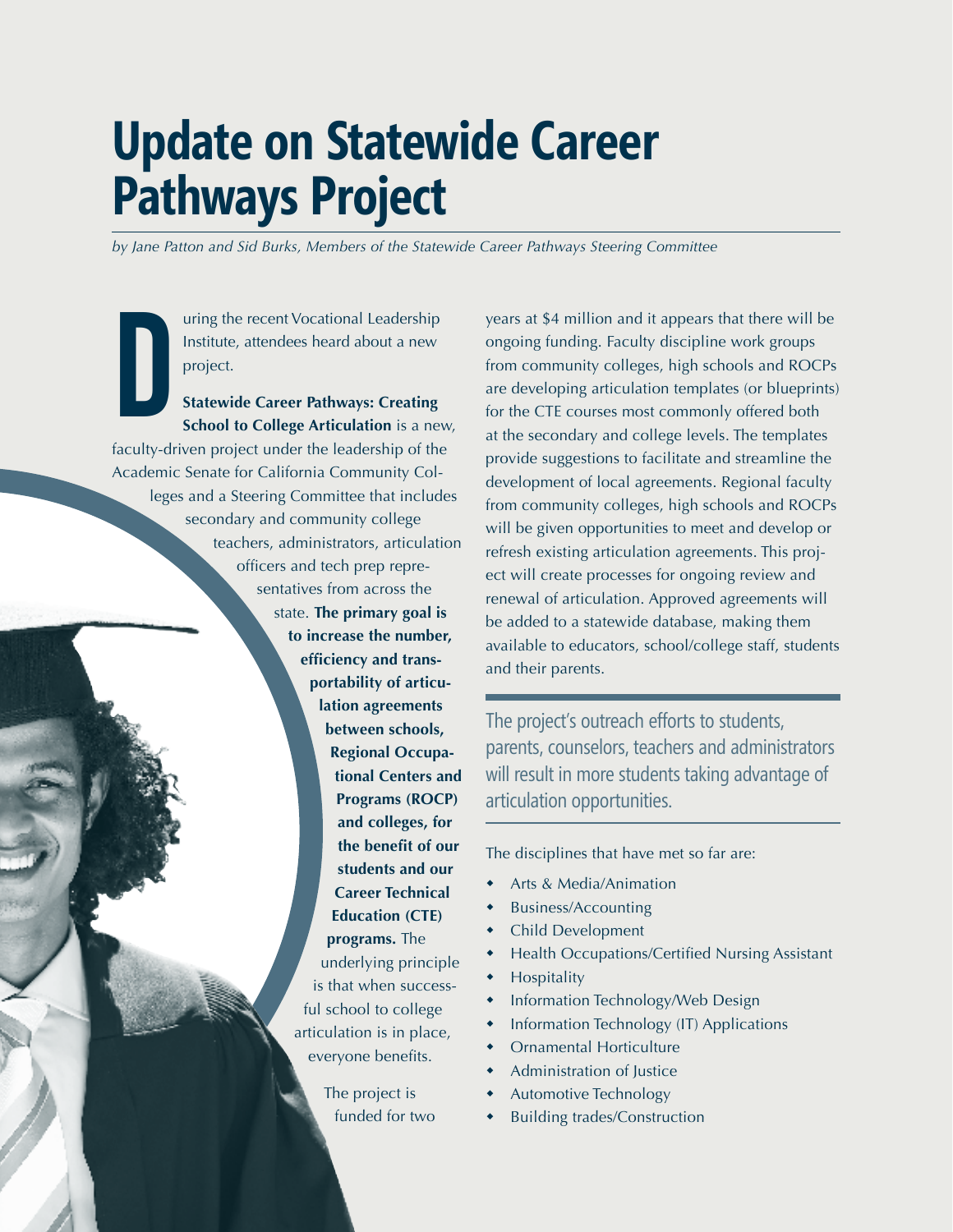- Computer-Assisted Drafting and Design (CADD)
- Machining
- Office Technologies
- F ashion w

Then in May, the following additional disciplines will begin their work:

- Agricultural Business w
- Banking w
- Medical Assisting w
- Retail Sales w
- Video Productions w
- Welding w

Once the disciplines have created templates and received ample feedback from faculty in the discipline, the templates will be accessible electronically, and when any local faculty sit down to work on revising previous or writing new local agreements, these templates can streamline their work.

This spring, the project will also begin to convene regional articulation meetings, providing the opportunity for college faculty to work together with high school and ROCP teachers in their service area.

Recently local academic senates received an email announcement from the project office which asked for faculty in seven disciplines to review draft templates and provide their input to the discipline work groups (see *http://statewidepathways.org*). Once the discipline work groups have received input, they will finalize the templates which then can be used to facilitate local articulation discussions. Instead of local faculty having to start from scratch, the template can give them a head start.

Some of the most frequently asked questions regarding this project are:

### Who will create articulation agreements?

As always, local community college faculty, in cooperation with teachers from their feeder high schools and ROCPs will determine the appropriate skills, competencies and knowledge necessary for students to receive college advanced placement and/or credit. This project will simplify and streamline the process.

Won't college enrollment suffer if students get college credit for coursework at their high school or ROCP?

A More students can be recruited through effective relationships with schools. If students are well prepared to move into more advanced studies, departments will be able to offer more sections of advanced levels and colleges will realize increased enrollment in certificate and degree programs, including coursework required in other departments.

## **Q** How does this project relate to the work of current tech prep or other SB70 articulation projects?

The project builds upon and supports local and regional tech prep agreements and other articulation efforts. This project augments the existing system that tech prep has built over many years and supports current efforts in other SB70 grants responsible for developing career pathways.

How can I (or my colleagues) volunteer or get more information about this project?

APlease see the website *http://statewidepathways.org* for more information about the project or email *julia@statewidepathways.org* ■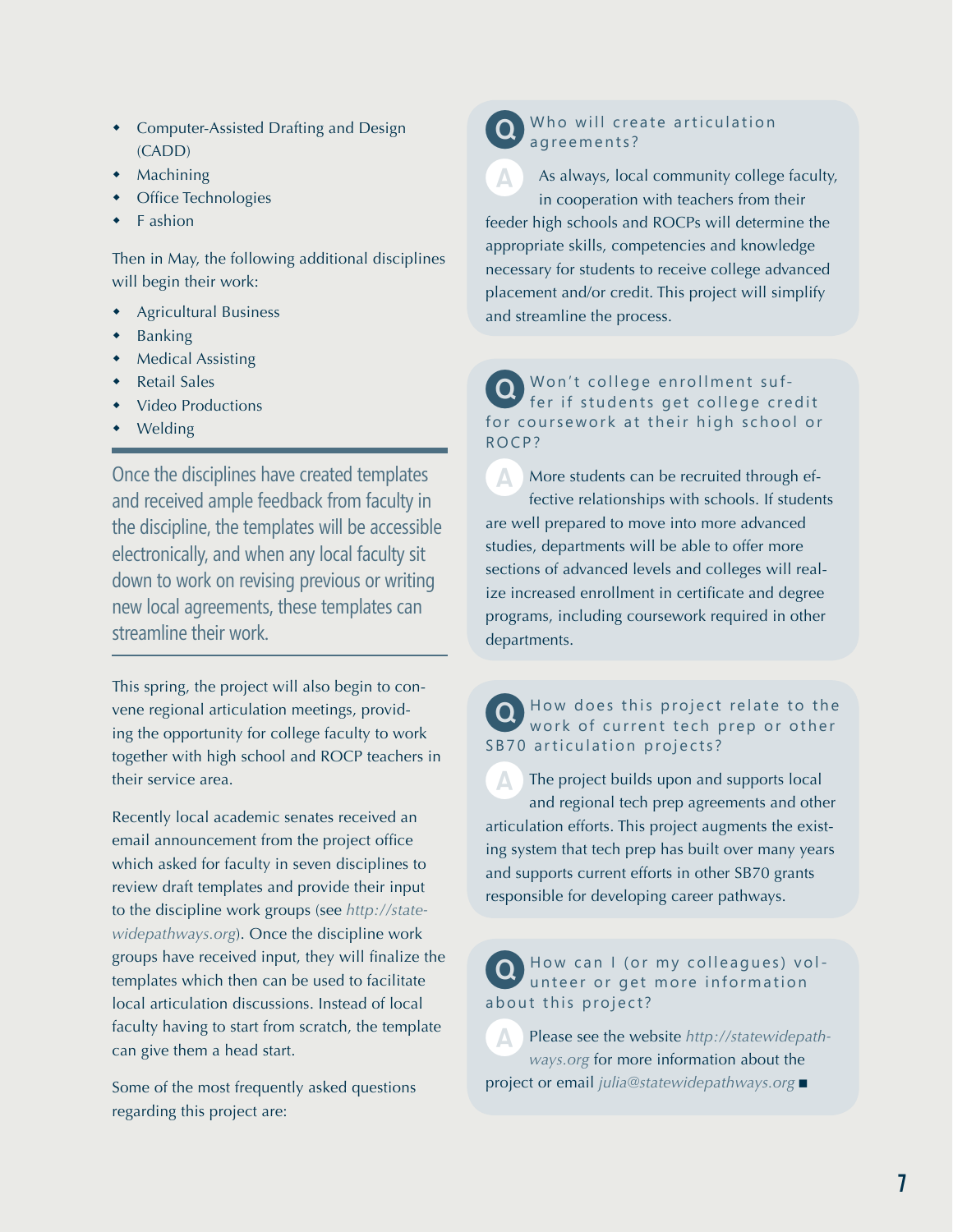## **Leadership: It Does Take a Village**

*by Shaaron Vogel, Occupational Education Committee Chair*

he Vocational<br>
Leadership<br>
Institute was<br>
held March<br>
8-11, 2007, in<br>
Palm Springs and the he Vocational Leadership Institute was held March 8-11, 2007, in participants took over the "Village!" It opened with our theme song "YMCA" only with the initials of vocational groups instead, and some great costumes including our own Julie as a motorcycle mama! The formal start to our event began with our fearless Scottish leader, Ian Walton, sharing what was happening at the state level and how we could participate on so many levels. In the afternoon the attendees got to "find their true colors" and leadership styles.

I do believe a few bonded for life and the rest of the Institute was spent in reminding each other about what they had learned and putting it to practice.



This general breakout led by Deborah Bachman "colored" the rest of our breakouts and each participant got to take home a great little packet of tools to help them "lead" at home.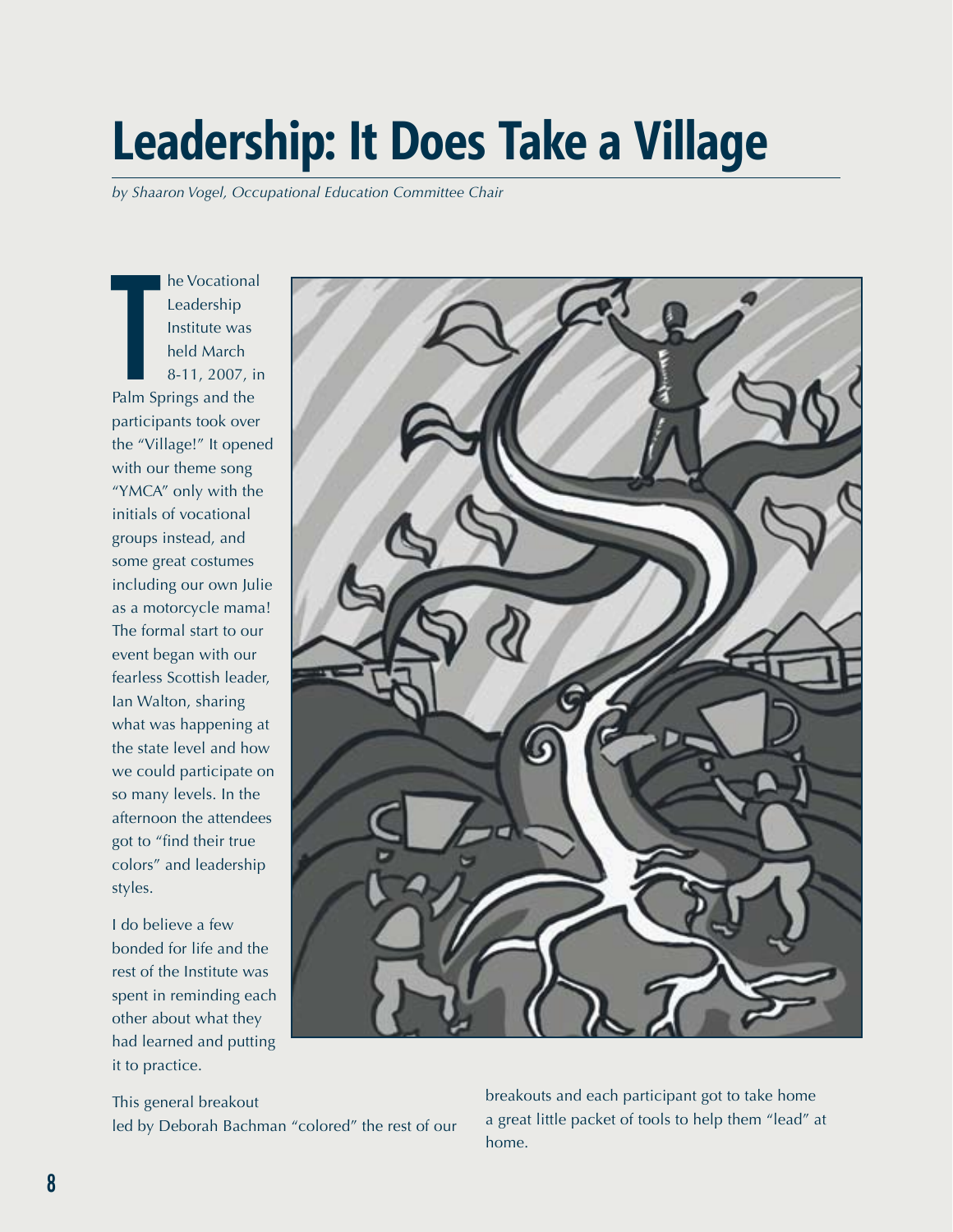The first evening participants broke up into small groups who took off to visit the downtown street market and find scavenger items. Part of their homework was to ask people in the community what they knew about community colleges and their impression of vocational programs. This was homework for a Saturday morning general session. We found out who were the true leaders in finding answers to the scavenger hunt items; they were the ones who won the prizes!

The next day we were privileged to have Ron Selge from the System Office, who provided us with information about Career Pathways SB 70, the system Strategic Plan, the Governor's January proposed budget for the community colleges, and updates regarding Perkins (VTEA) funding. The rest of the day participants had some hard choices in deciding which breakouts to attend.

We had great offerings such as: effective advisory committees, proposed Title 5 changes to curriculum and work-based learning, applying True Colors to the classroom, gaining insight into work-based learning and how it helps students, learning about EDPAC and CCCAOE and how they can help you, student learning outcomes for vocational programs, offering vocational classes on-line, and the Basic Skills Initiative.

 In the late afternoon the participants got a chance to share and discuss common vocational issues and find solutions to take home and apply. This was a truly motivating and touching session and brought a few of us to tears to hear such great ideas. The evening brought out the leadership skills of many as the groups got competitive in building their village out of tinker toys! Wow—what creative and fun designs there were and the hotel kindly donated a number of their decorations to a good cause.

The last day the group had a discussion of the perceptions of vocational programs by those on our campuses, in our community, and by legislators. This breakout provided us all with insight into our different programs and the high skill levels needed for student success. We shared ideas on how we can better inform our world about our programs and the great things they do! Breakouts included: program development and reduction, working with business, articulation with high schools, and student services.

The Vocational Leadership participants received a binder and CD filled with resources, a leadership tool kit, and some great prizes. Hopefully they took home more than that—new friendships, networking ideas, insight into their leadership style, how they can participate on their local campus, and motivation to go out and make a difference.

It took a village to put on this great event. Funding for this event comes from the Chancellor's Office Leadership funds; our own ASCCC office with Julie and Theresa and others provided all the travel logistics, rooms, food and support. Many members of the ASCCC Executive Committee came and shared their knowledge and wisdom. We were privileged to have so many guest speakers who took the time to join us and provide us with information we can apply at home. A big thanks goes out to a wonderful Occupational Education Committee who planned this event and made it so full of fun and learning: John Frala, Berta Harris, Dale Pollard and Scott Rosen.

Please mark your calendars now for next year's event on **March 6-8, 2008**. This is a wonderful opportunity for vocational educators to share with one another, network, learn and more importantly see how they can be leaders on their own campuses. Remember it does take a village to build new leaders what are you doing on your campus?  $\blacksquare$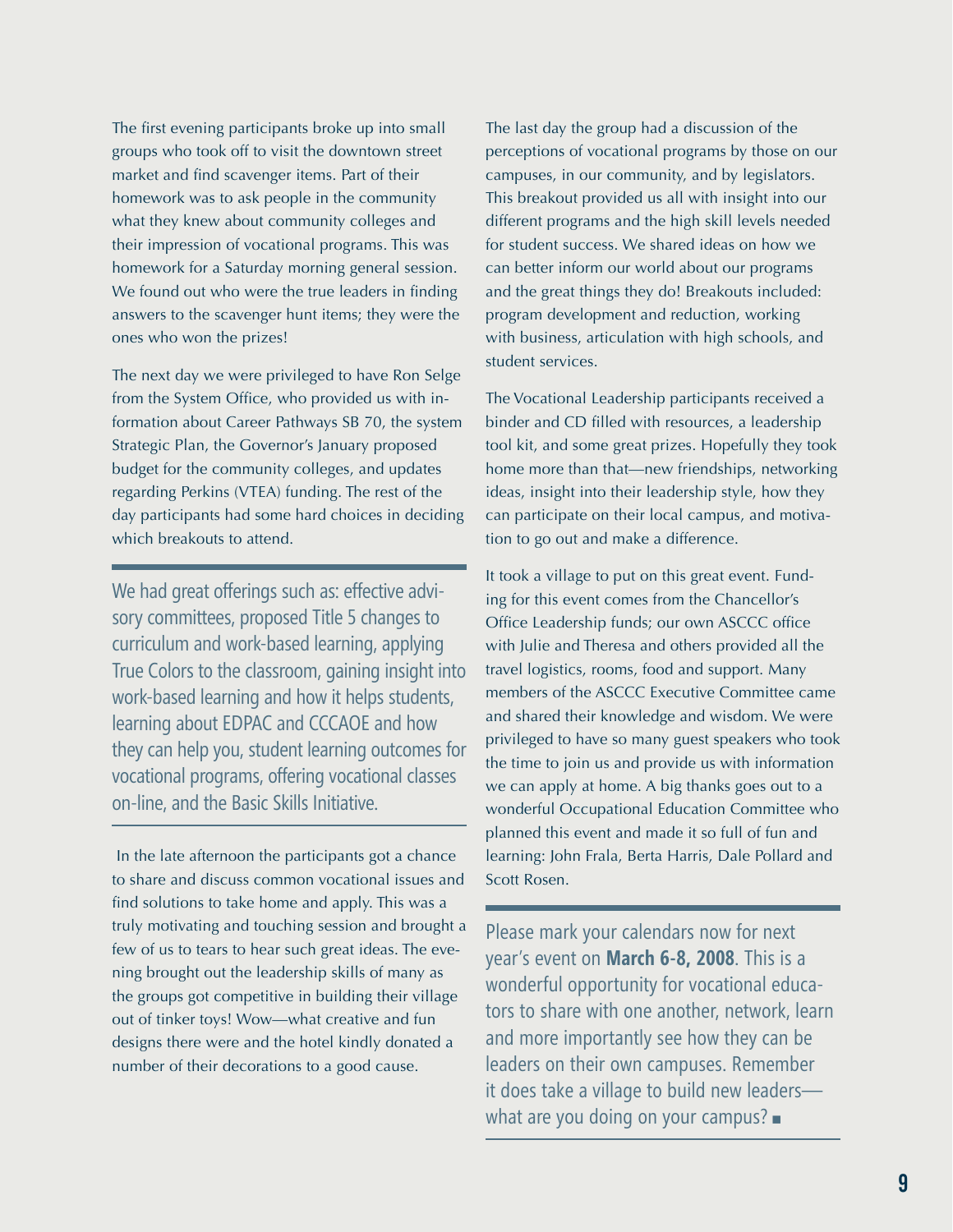## **To Teach or not to Teach,**

*by Wheeler North, Area D Representative*

**1** o teach or not to teach." That was the original question. And for the Academic Senate Executive Committee the question was, "Do we have a Teaching Institute or do we leave that to the other fine efforts around the stat the original question. And for the Academic Senate Executive Committee the question was, "Do we have a Teaching Institute or do we such as the Great Teachers Seminars and the many fine Teacher Graduate Programs which abound?"

Well, given the 200 odd years of combined teaching experience possessed by your Executive team it was a no-brainer to give it a try. In pulling all this together, however, a number of semi-colliding elements began bouncing into each other.

High on this list was the fact that the role of the Academic Senate, whose membership is exclusively faculty, isn't really to provide detailed classroom strategies or even define what quality teaching is.

In addition, while we wanted to present offerings abundant with great teaching ideals, methodologies, and techniques, we thought it important to pursue our central role of empowering faculty to practice good governance. This was a balancing act; some comments from attendees reflected a desire for more information about governance and some wanted less.

Another colliding element was that in some cases we were somewhat tied to presenting currently hot topics that may affect teaching but aren't necessarily directly in-the-saddle teaching strategies. An example of this is the Basic Skills Initiative. A part of our current effort as a System is to get the word out about this initiative and get faculty and

staff engaged in the project. This means that every institute, plenary or other event we put on will have some element of this effort contained within. As a result, participants learned about the initiative; they didn't necessarily learn about how to work with their basic skills students in the classroom.

Yet even with those demands, of the fifteen sessions, only three were more focused on statewide and governance related efforts, while the rest spread themselves across the spectrum of classroom and campus learning issues. They ranged from developing effective Student Learning Outcomes (SLO) to addressing issues of student access and success across the campus; and every breakout, including the "big picture" ones, focused on how we can better meet our student's needs.

Of particular enjoyment to me was our opening General Session presented by Dr. Jean Twenge on her research of "Generation Me." This is the second time I've seen Dr. Twenge and I have to say she's done an incredible bit of research that is very enlightening for those of us suffering the "Big Chill" about our younger generations. Quite frankly, I have to admit I didn't realize that I am no longer a member of the younger generation until I heard her speak and read her book. In her presentation, we learned about what motivates and influences our youth.

Connecting the dots, through greater understanding, we can better connect what we do in community colleges with the goals and aspirations of young people today.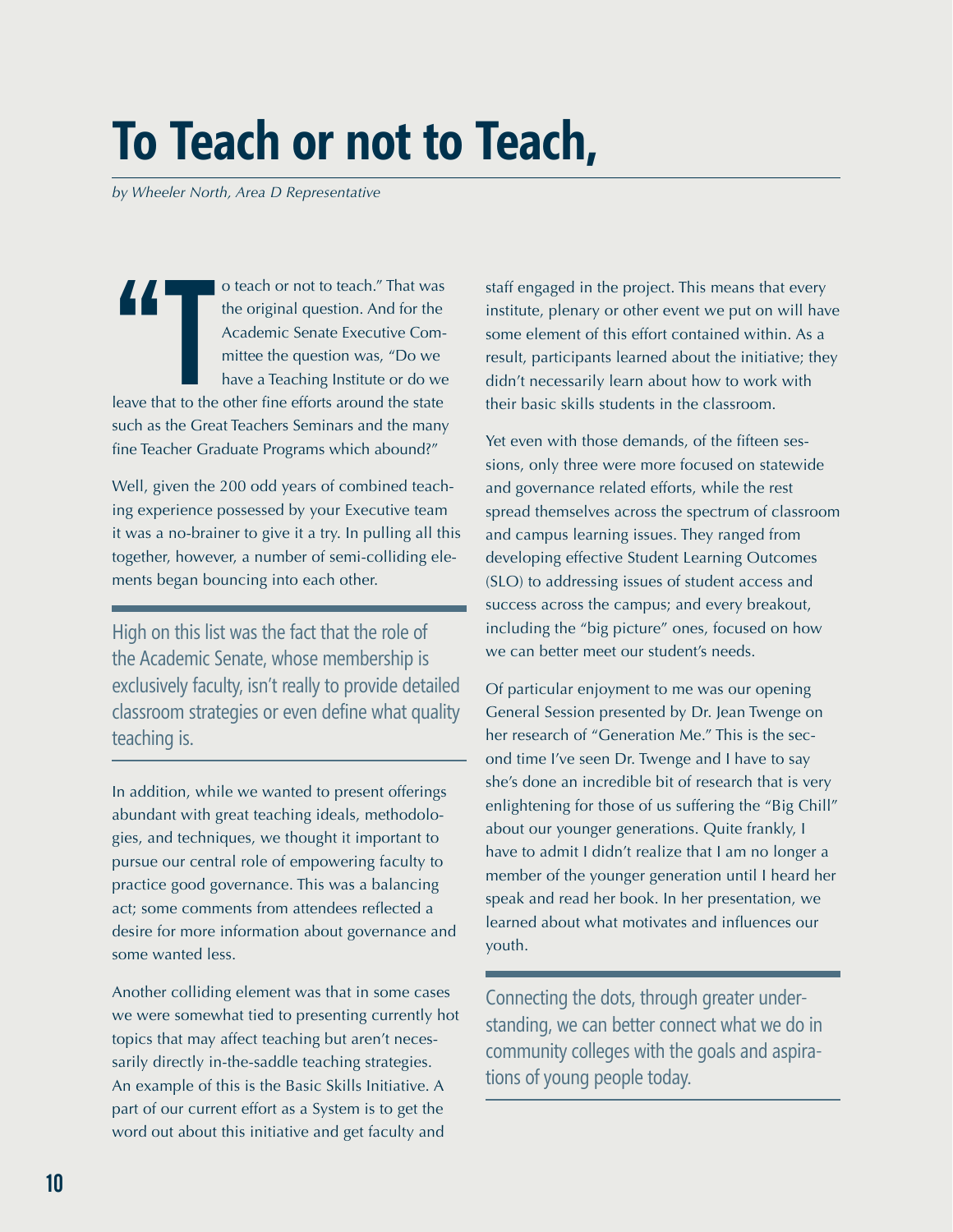Now it makes much more sense to me why students keep asking, "Who the heck is Gilligan?"

A hearty tribute needs to go out to Phillip Maynard and the ASCCC Faculty Development Committee for pulling this all together. For Phillip, not only was he new to being an Executive Committee member, and the Faculty Development Committee Chair, but this was also a first-ever teaching institute for the ASCCC, so he had little from prior years to utilize as a guiding light. Thanks also to our Office team headed up by Executive Director Julie Adams who took care of registering, translocating, and feeding all the bodies who attend our events.

And for my part, getting to present with the likes of Professors Sid Burks, Shaaron Vogel and Terri Smith Long is about as grand

as it gets for an old curmudgeon like me. The many folks we have participating on the Academic Senate committees, bar none, define the word "winner" in every way imaginable. And they are all volunteers. They love doing it for many reasons of which giving a little back is high in the mix.

One of the few things I've learned in life is if you hang out with a bunch of giving volunteers you will find yourself hanging out with a great group of people.

So, for a selfless plug on how I ended up here, if you want to be "assimilated" by this fine reflection of humanity, the nomination form is just one click away at *http:// www.asccc.org/Resources/Frms. htm*.

I have to add one little tidbit about the venue before I close. This was a delightful find just a hop south of the San Francisco airport in Redwood City called the Hotel Sofitel. It was very nicely laid out, with beautiful rooms and views in all directions set on a landscaped marina/ business park complex that was great for lazy walks watching the pelicans soar casually by on their daily sunset cruises.

All in all this was a great institute, particularly as a first ever. When next you see the promotion come by for this Institute I would highly recommend you sign up as soon as you can. g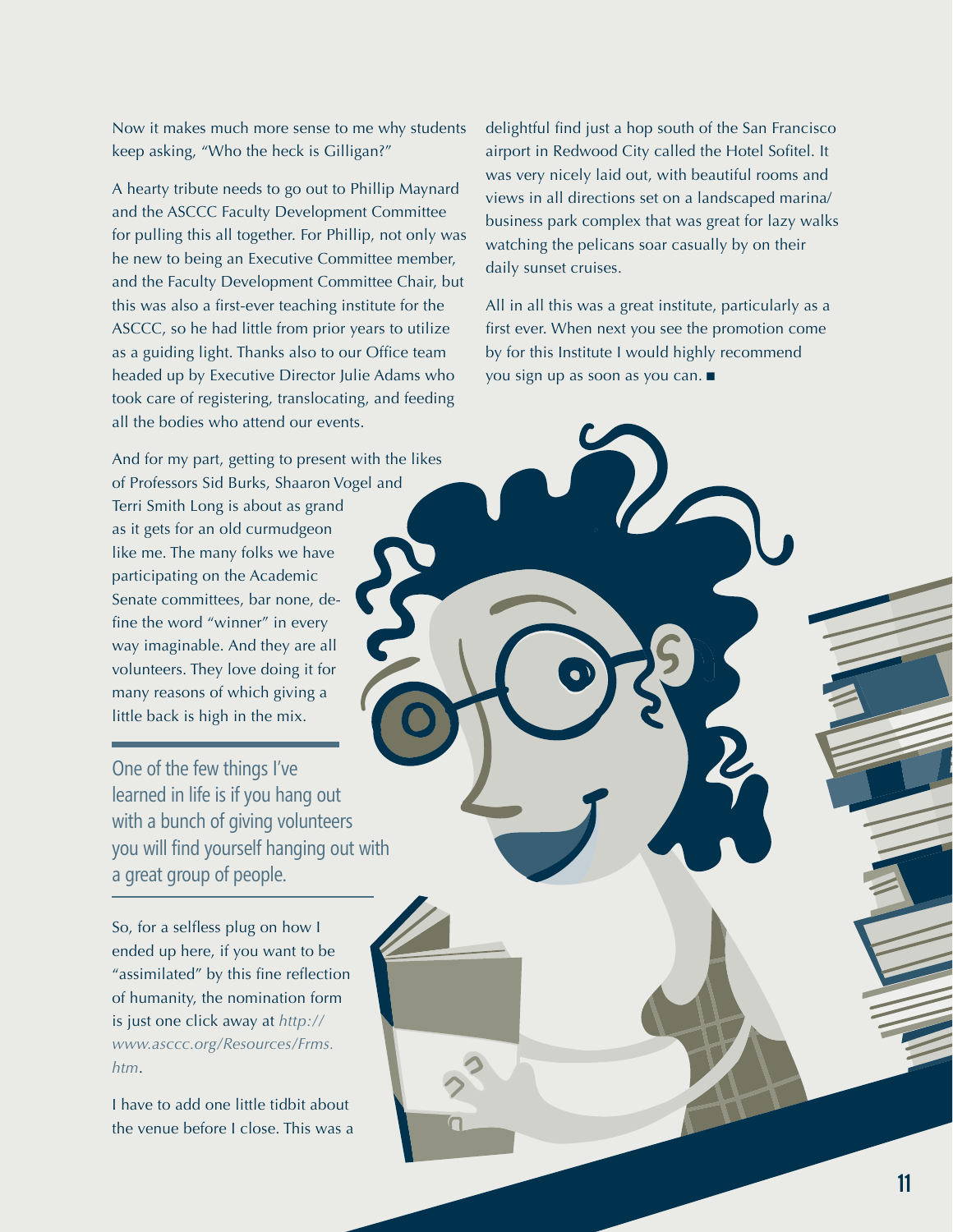## **Basic Skills Initiative**

*by Richard Mahon, Member, Basic Skills Initiative Steering Committee*

he February 2007 Teaching Institute and the<br>March 2007 Vocational leadership Institute<br>both provided faculty the opportunity to learn<br>about progress in one of the most significant<br>efforts the Senate has been involved in fo he February 2007 Teaching Institute and the March 2007 Vocational leadership Institute both provided faculty the opportunity to learn about progress in one of the most significant efforts the Senate has been involved in for faculty are aware of the long debate on graduation requirements that led to the vote by the Academic Senate at the Spring 2005 Plenary Session. Fewer faculty are aware of the behind-the-scenes work of Senate president Ian Walton during the 2005-06 academic year, when Ian met with constituency groups around the state working to build support for the Senate's recommendation. Perhaps the low point in that effort came at the joint CIO/CSSO conference in Spring 2006 when both groups voted to oppose the senate's recommendation. Amazingly, by July, the representatives of both groups were sitting at the table at the Board of Governors endorsing the Senate's position and vowing to work together on behalf of the good of our students. *What changed?*

Conversations following the CIO/CSSO conference revealed that both groups support the Senate's desire to see associate-degree recipients leave our colleges with higher skills; but like many faculty, the CIOs and CSSOs were concerned that business-as-usual would not result in *more skilled* graduates, but in *fewer* graduates, and that only a coordinated effort by multiple constituency groups would get the attention—and funding—necessary to provide our students the support they need to meet the new graduation requirements.

The result, as elaborated at the Teaching and Vocational Institutes, has become a three-part campaign to support students' efforts to acquire higher skills in English and mathematics.



The focus of Part One was identifying interventions and initiatives that have a proven track record of producing greater success among developmental students.

The Center for Student Success and the Research and Planning Group for California Community Colleges, aided by a group of faculty reviewers, completed three documents very shortly prior to the Teaching Institute. *Basic Skills as a Foundation for Student Success in California Community Colleges* describes proven practices in four broad areas: (1) Organizational & Administrative Practices, (2) Program Components, (3) Staff Development, and (4) Instructional Practices. This document is supported by a second document, an *Assessment Tool for Effective Practices in Basic Skills*, which provides a vehicle for faculty and administrators across our system to take stock of existing efforts at their colleges and to identify those practices with the potential to further improve student success. A final document, *A Tool to Estimate Costs and Downstream Revenue*, provides a tool that college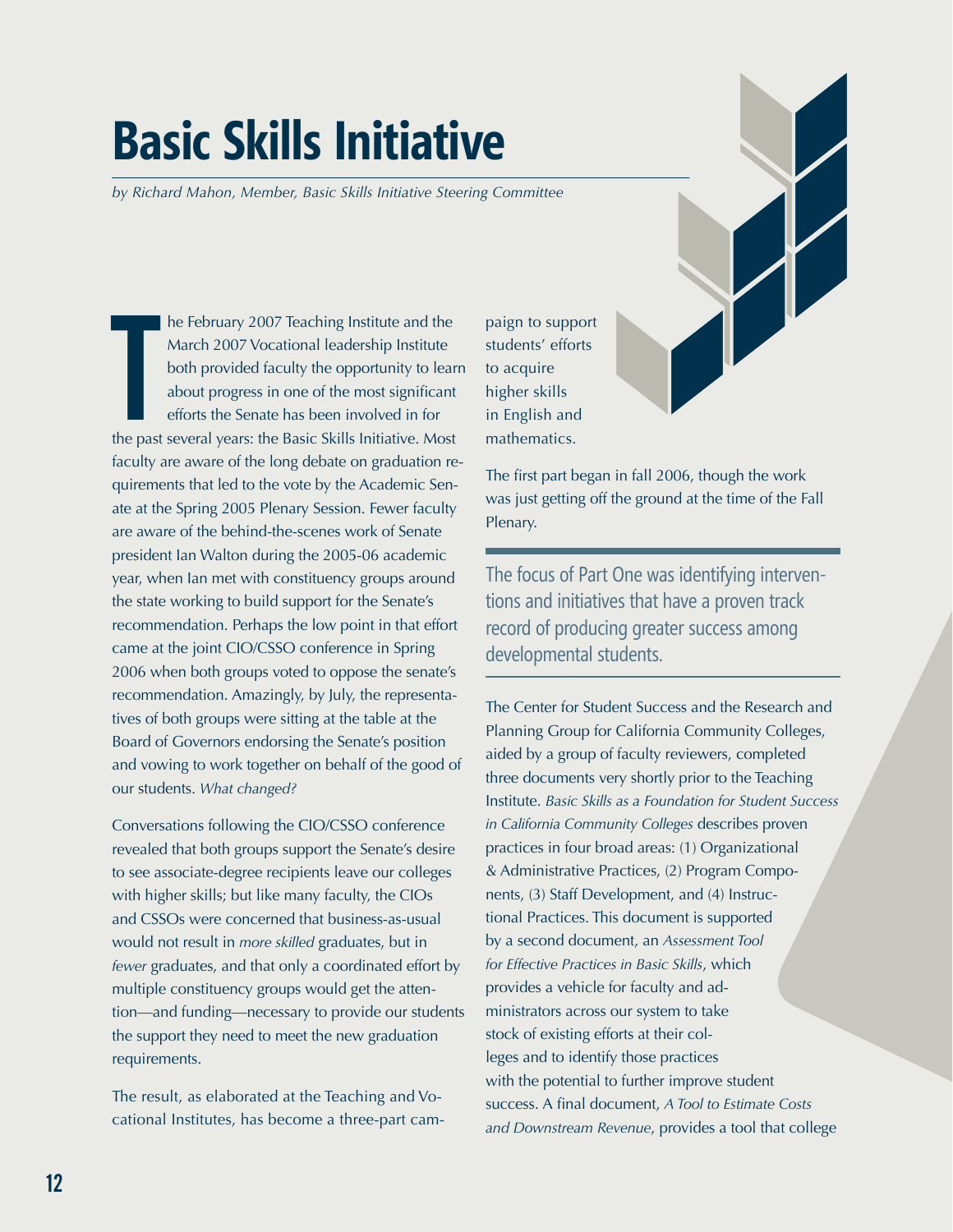administrators could use to calculate the revenue benefits of increased student persistence. All three documents are available for download at: *http://css. rpgroup.org/.*

Each of these documents was described by panelists at the Teaching Institute, which included ASCCC President Ian Walton, Carole Bogue-Feinour from the System Office, Randy Lawson on behalf of the CIOs, and Robin Richards on behalf of the CSSOs.

> In order to ensure that *Basic Skills as a Foundation* does not become just another re-



port collecting dust, as Part Two of the Initiative, the Senate is organizing teams of faculty and administrators to conduct regional workshops across the state, beginning in May in the Sacramento area and concluding in October at multiple locations across the state. These teams will work with local faculty and administrators as they review *Basic Skills as a Foundation* and reflect on how the *Assessment Tool* could be used to identify potential initiatives on their own campuses.

Part Three of the BSI process remains fuzzy, but the expectation of all involved is that the System Office will provide funding to support the initiatives identified by colleges as having the greatest potential to improve student success.

> The System Office is initially seeking \$30 million for colleges across the state, with the expectation that meaningful improvement in student success and persistence will require ongoing and increased support over the next few years.

Those colleges that sent faculty to the Teaching and Vocational Institutes were the first groups to learn about the availability of *Basic Skills as a Foundation.* There have been subsequent presentations at the annual CIO/CSSO meeting in San Francisco and RP/Chief Information Systems Officers Associating meeting in Orange County. The Initiatives will also be a focus of multiple breakouts at Spring Plenary, and at the Leadership and Curriculum Institutes in June and July.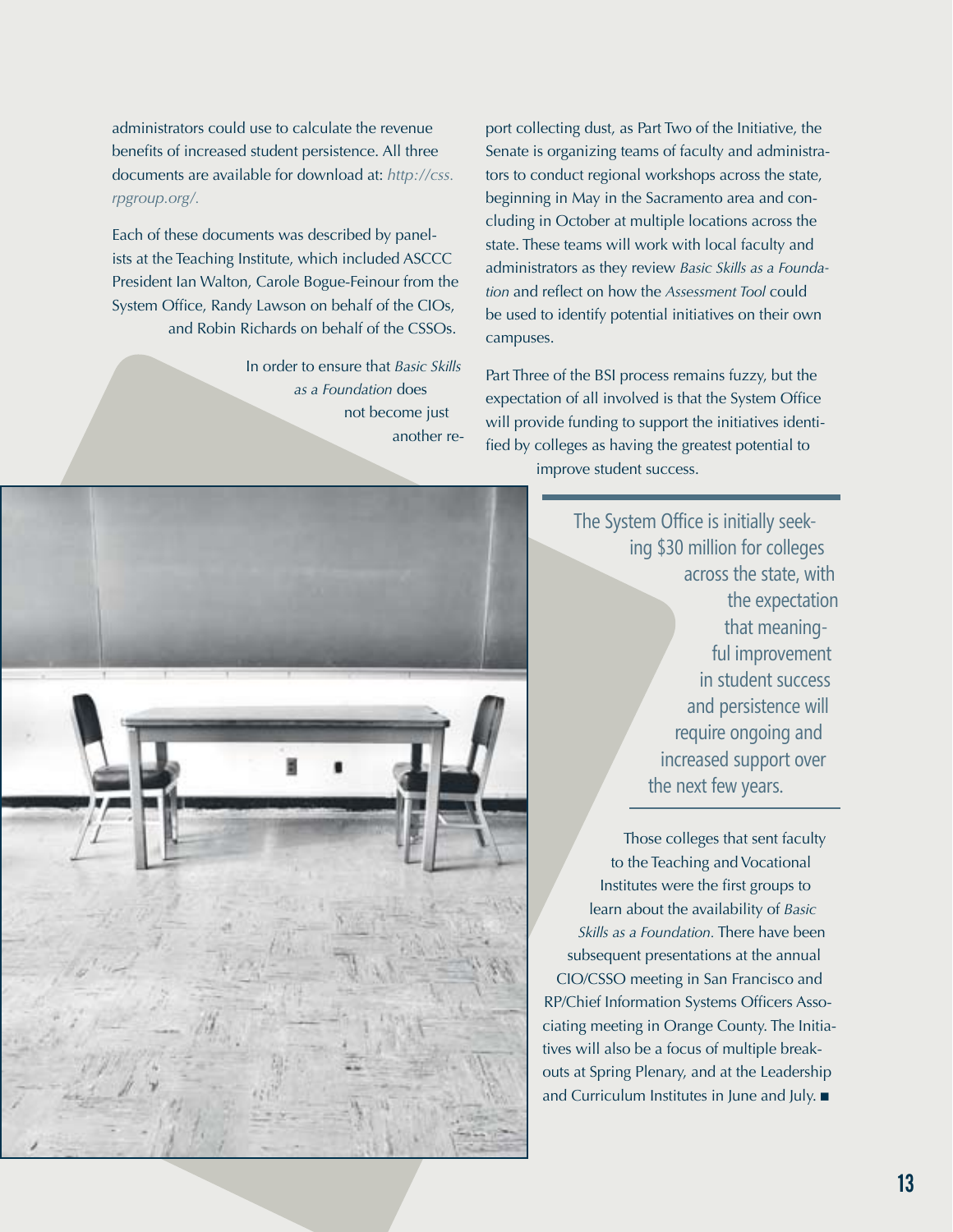## **What do I need to Know to Teach an Online Class?**

*by Michelle Pilati, Rio Hondo College* 

t the Academic Senate's first ever Teachir<br>Institute, I had the privilege of facilitating<br>lively conversation regarding online teac<br>ing. I refer to it as a "conversation" be-<br>cause interaction was encouraged and the<br>discus t the Academic Senate's first ever Teaching Institute, I had the privilege of facilitating a lively conversation regarding online teaching. I refer to it as a "conversation" because interaction was encouraged and the as the guiding PowerPoint (available at www.asccc. org). With the able assistance of Elizabeth Fremgen from Glendale College, we covered a wide variety of issues related to online teaching.

The presentation began with an overview of what type of teacher would be best-suited to the virtual environment—and an acknowledgment that online is not for everyone. When moving online, some teaching approaches can be modified effectively and employed online, while others just won't work. While the attendees had varied levels of online experience, all understood something that many people don't always appreciate about online teaching—doing it well takes effort, planning, patience, and some level of ESP. Doing online teaching well is not easy and one of my goals for this session was to do some myth-busting (which was not needed due to well-informed nature of those in attendance). Teaching online is certainly not a means of lightening one's load, but rather a means of having a more flexible schedule and, possibly, a more casual wardrobe and fewer miles on the car.

No conversation about teaching online is complete without mention of curriculum processes, accessibility, local training requirements, evaluation processes, and "hybrids".

Throughout the presentation there were various questions asked of the group—indicating the ongoing need for conversations regarding online and the current activity regarding online at all of our colleges. The questions that came up were generally not new ones, but ones that different colleges are facing on different timetables. There seems to be an ongoing need for information on how to do things well with regards to online. Few colleges have in place all the policies and procedures that are required in order to ensure that all aspects of student, faculty, and infrastructure needs are addressed in a timely and on-going manner.

Curriculum processes for distance education vary widely, but it does seem that virtually all (no pun intended) of our colleges do have them. The matter that is still being debated, however, is how to determine what is 'distance education' when it comes to curriculum. Despite the fact that this may seem to be pretty simple, it is something that has sparked controversy. Per a resolution passed this past fall, ASCCC has taken the position that a course should undergo your curriculum distance education review process whenever any percentage of face-to-face time is regularly replaced by online time. Your local senate has the authority to make that a part of your local curriculum approval process. Debate has emerged about how to define distance education as a consequence of the System Office definition of distance education for reporting purposes. The March 2004 Distance Education Guidelines clearly state that

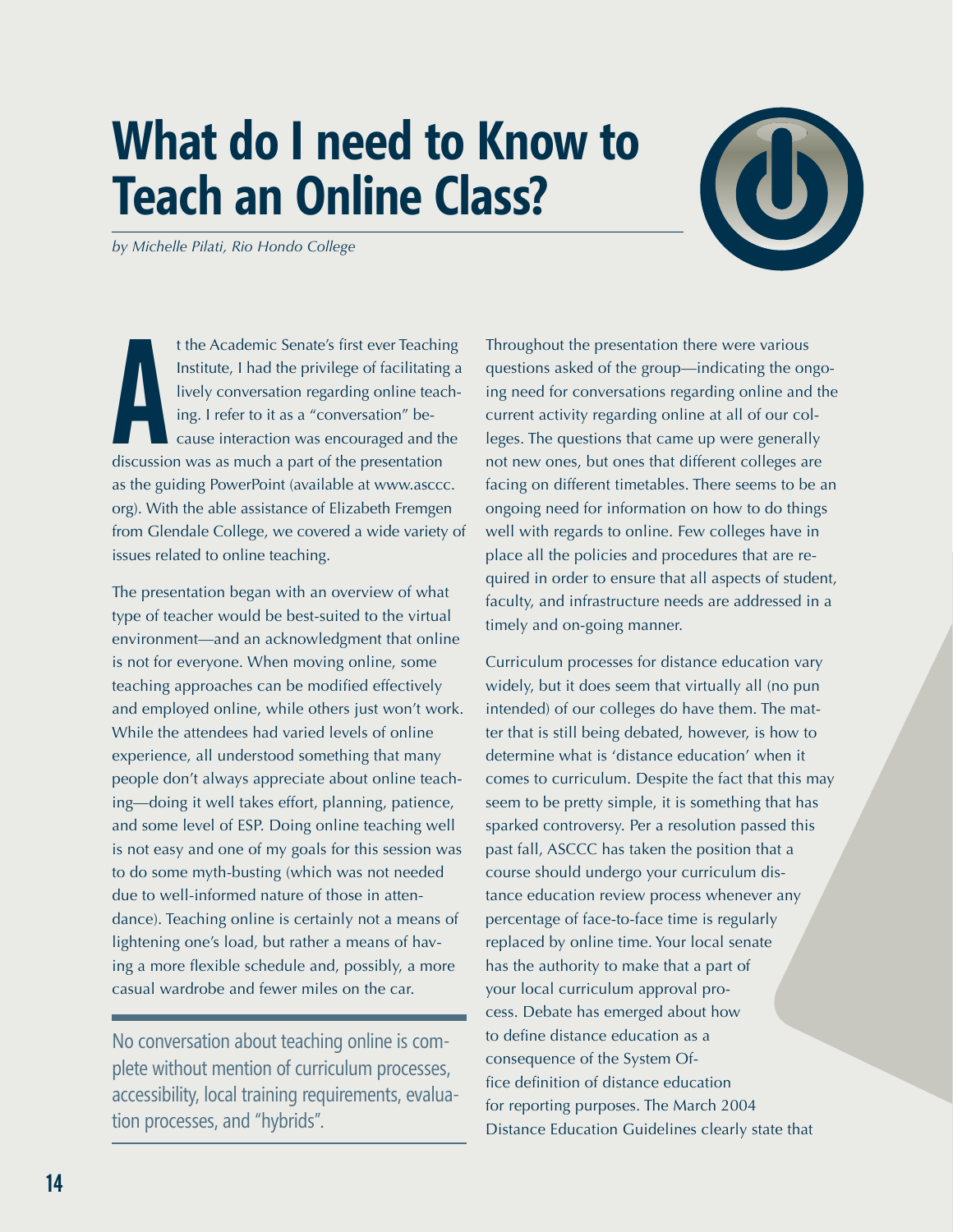a given section is defined as "distance education" when student and instructor are separated for 51% or more of the instructional hours. Elsewhere, however, distance education is defined more broadly. Title 5 § 55205 states simply that "Distance education means instruction in which the instructor and student are separated by distance and interact through the assistance of communication technology.", making it clear that the "51% rule" is just that—a rule created by the System Office for apportionment/reporting purposes and not for curriculum purposes. It should be noted that based on this "51%" definition, many of us

classes that we call 'hybrid' to communicate their online and on-campus make-up, but that are actually "online" or "distance education" for the purposes of reporting. Hopefully we are making our local curricular decisions on what makes sense in order to ensure the quality of our course offerings—regardless of how much time is spent in the classroom versus online.

Local requirements for teaching online vary markedly, as well as local policies for how much of a load can be taught online.

And while some colleges have effective evaluation

have processes for their online offerings, such oversight is nonexistent elsewhere. There appears to be a real need for a comprehensive best practices repository where local senates can "shop" for approaches that have served others well. In this electronically-enhanced world, there is certainly no need for us all to be reinventing policies, procedures, and practices related to online. It's impossible to summarize all that was discussed my goal here is to provide you with a flavor of what was covered—and to hopefully get the reader thinking about many of the topics that we addressed. An individual online course and your entire online programming both benefit greatly from the proper care and planning. No one should venture into the virtual world with giving its many facets the appropriate care and consideration.